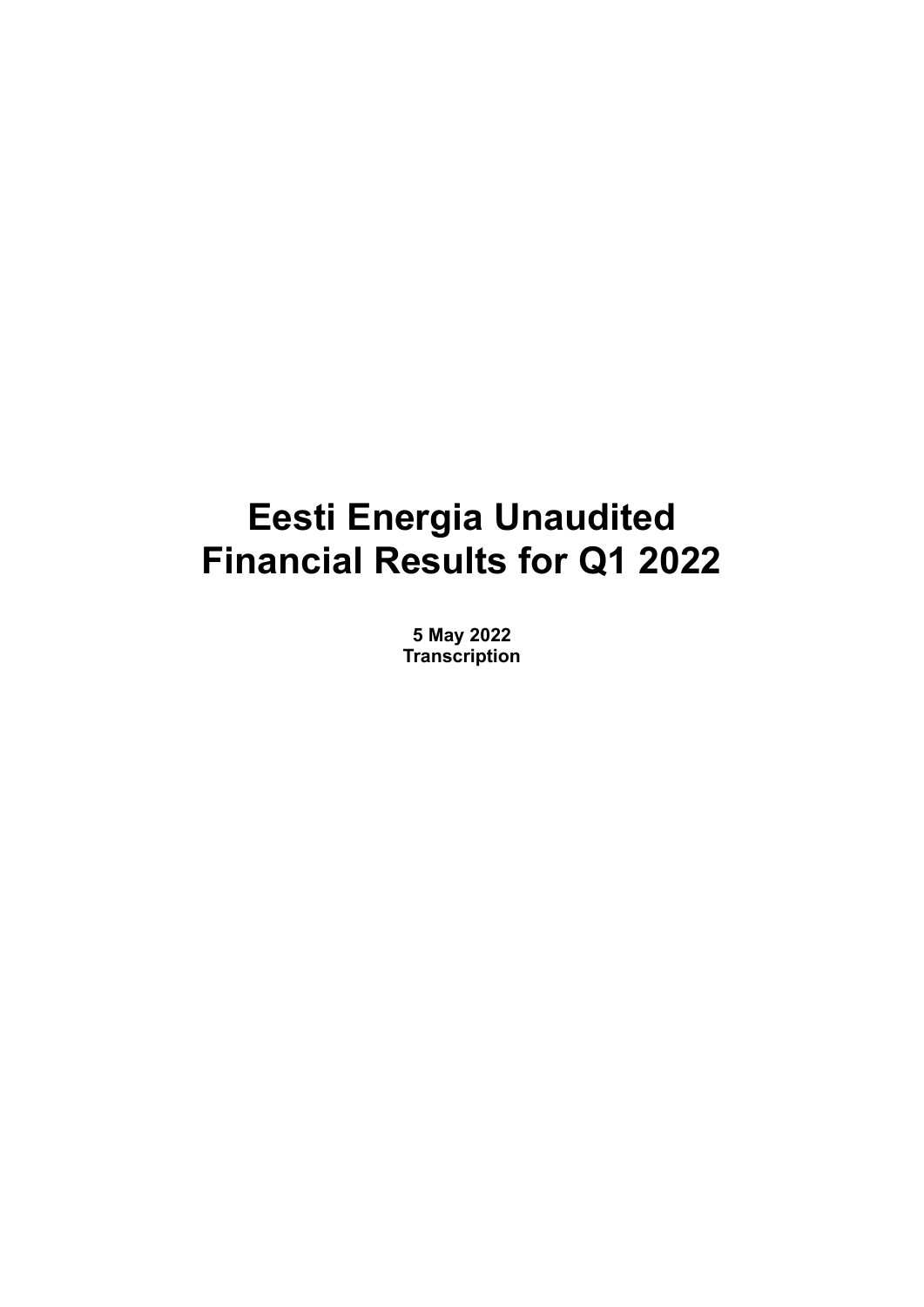## *Introduction by Rasmus Noormägi*

Ladies and gentlemen, thank you for standing by. My name is Rasmus Noormägi, Head of Investor Relations and Treasury of Eesti Energia. Welcome and thank you for joining Eesti Energia 2022 1st quarter financial results investor conference call. Throughout today's recorded presentation, all participants will be in a listen only mode. Should you have any questions, you may write them in the chat, or after the presentation we are available for a question and answer session. I would now like to turn the conference over to Andri Avila, Chief Financial Officer of Eesti Energia. Please go ahead.

# *Main content by Andri Avila*

Dear investors and partners, my name is Andri Avila, CFO of Eesti Energia. I am glad to welcome you to our conference call discussing Eesti Energia's financial results of the 1st quarter of 2022. I hope you have had a chance to download the report and the investor presentation from our web site. We will be also showing the slides on the screen as we go along.

# *Slide 3*

Starting from slide number 3 we have provided an overview of some selected operational metrics. Continuing from last year, retail electricity sold in home markets of Latvia, Lithuania, Poland and Finland, exceeded those of Estonia with total retail electricity sales volumes increasing annually by 13% to 2.6TWh. Sold gas quantities however decreased from 1TWh to 0.8, which given the high gas price environment is not too surprising. Electricity production during the ended quarter increased due to generation from oil shale based hybrid power plants due to high electricity price environment and demand in the regional power market for flexible power production, while the renewable part of the generation was basically at the same level of 0.4TWh. As a result of higher flexible power production the CO2 emissions were also higher compared to same period of last year. Distributed volumes of the DSO network decreased by 6%. The main reason for lower distributed volumes was warmer weather, but we are also starting to see the effects of added solar capacities at historical consumer locations thus lowering the distributed volumes in case of sunny weathers. Liquid fuel production quantities were lower in annual comparison due to this year's more extensive maintenance schedules in the first quarter.

## *Slide 4*

Now turning to next slide, slide number 4, as a consequence of high electricity price environment, sales revenues and EBITDA increased significantly compared to last year's same period. We have introduced a new definition of adjusted EBITDA which in the 1st quarter amounted to 127.3 million euros, nearly 86 million euros lower than the unadjusted EBITDA. The adjusted EBITDA eliminates the non-monetary effect from temporary fluctuations in the fair value of long-term Power Purchase Agreements, or so called PPAs. The reason we have eliminated this effect is because according to IFRS9 rules hedge accounting framework is not possible to apply in this specific case and therefore the total portfolio of signed and contracted PPAs must be revaluated according to latest price curve data. The latest price curve data is not based on publicly available market price curves as one would normally expect due to unavailability or very low liquidity of such publicly traded instruments for periods of 5 years and more years into the future, while the electricity sold onwards to consumers based on the PPA contracts are for periods of up to 10 years. Therefore, the latest price curve data is in-house price data knowledge based on latest prices of electricity that has been sold from PPA contracts to the consumer. According to IFRS9 rules the latest prices must be also applied to the already sold PPA quantities. We expect the EBITDA figure to remain subject to high volatility going onwards. In case the electricity price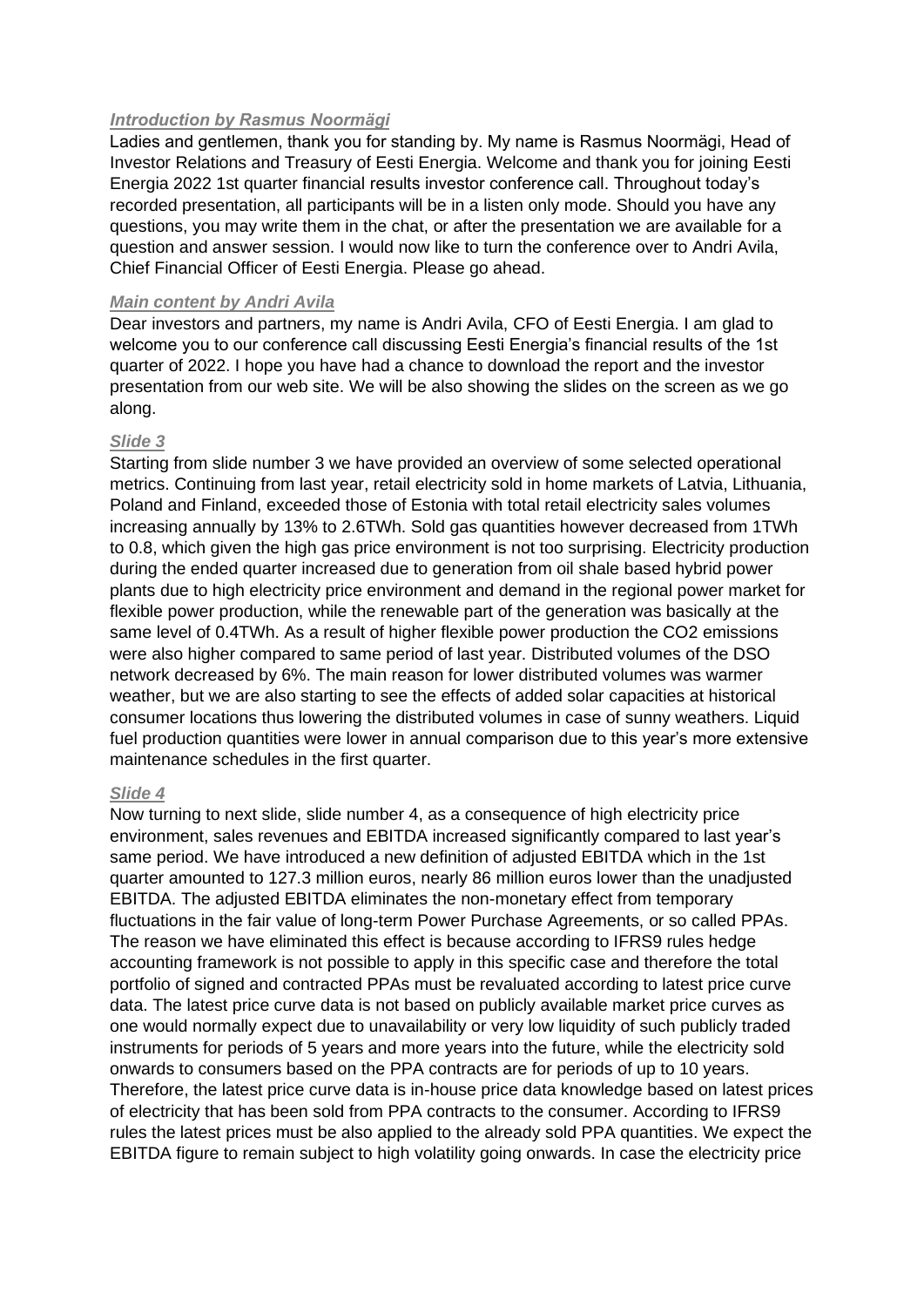levels should decline compared to Q1 this year, we cannot rule out significant negative effects on EBITDA figures in the future.

Worth mentioning for the 1st quarter are also strong operating cash flows as generation units benefitted from high electricity price environment while a significant cost component, the CO2 emissions cost occurs as a cash item usually in the 4th quarter although being accounted for in the PNL statement. Also there were temporary working capital effects related to gas deliveries which impacted operating cashflows of Q1 this year positively, but this effect will be eliminated as the year moves ahead.

## *Slide 5*

On to slide number 5 we will cover the electricity market. First quarter can be summed up as continuing high energy price environment, although prices declined slightly compared to the previous quarter. Still, year-on-year Baltic electricity prices were around 2.5 times higher and spreads between different Nord Pool pricing regions widened suggesting to insufficient interconnection capacities. Price spread between Estonia and Finland was at historical high in the first quarter, nearly 42 euros per MWh due to congestion in the interconnections owned by the transmission system operators. The increased price spreads are even more notable given no significant outages of the interconnections during the quarter, and taking into consideration the absence of stable operations of the Olkiluoto 3 nuclear power production unit in the amount of 1600MW. Latest estimate for regular electricity production at the new Olkiluoto facility is this year's September.

Despite 120% rise in the price of CO2 emission allowances, the overall market price environment for the operations of group's flexible hybrid power plants was favourable as the variable cost of gas fired power plants has increased significantly during the last 6 months and the market is looking for cheaper production possibilities. The same story is also illustrated on the graph by the positive Clean Dark Spread, and average sales prices achieved by the subsidiary Enefit Power owning such flexible power production assets.

#### *Slide 6*

On slide 6 we have provided an overview of the oil markets. Oil market prices continued rising and have now increased nearly for 2 years in a row. As seen on the graph, the Q1 price increases were especially drastic as the result of Russia's war on Ukraine from 24th of February. At the same time we have seen OPEC not increasing its production either as a result of unwillingness or low investments made during the COVID-19 pandemic period. Whatever the reason, the end result is higher oil price environment. Movements of brent and fuel oil were comparable in the first quarter, both rising in annual comparison around 60%.

#### *Slide 7*

Now let's move on to the financial overview of Group's results, so kindly turn to slide number 7. Both sales and EBITDA profit of the Group increased with electricity segment being the main driver on the back of high electricity market price environment. The EBITDA figure here shown is the unadjusted figure. When adjusting for the PPA effect, the electricity segment EBITDA increase on annual basis was ca 81 million euros lower at roughly 42 million euros which still is a very decent result. DSO segment's performance was hampered by lower distributed volumes and higher electricity purchase costs due to high price environment. Shale oil segment's revenues and EBITDA declined due to lower production quantities as a result of significant maintenances this year and hedges made from lower price levels. The Other products and services segment mostly benefitted from gas sales as gas prices were significantly higher compared to a year ago effecting also revenues and profits in annual comparison together with effect from gas hedges running through the Profit and Loss **Statement**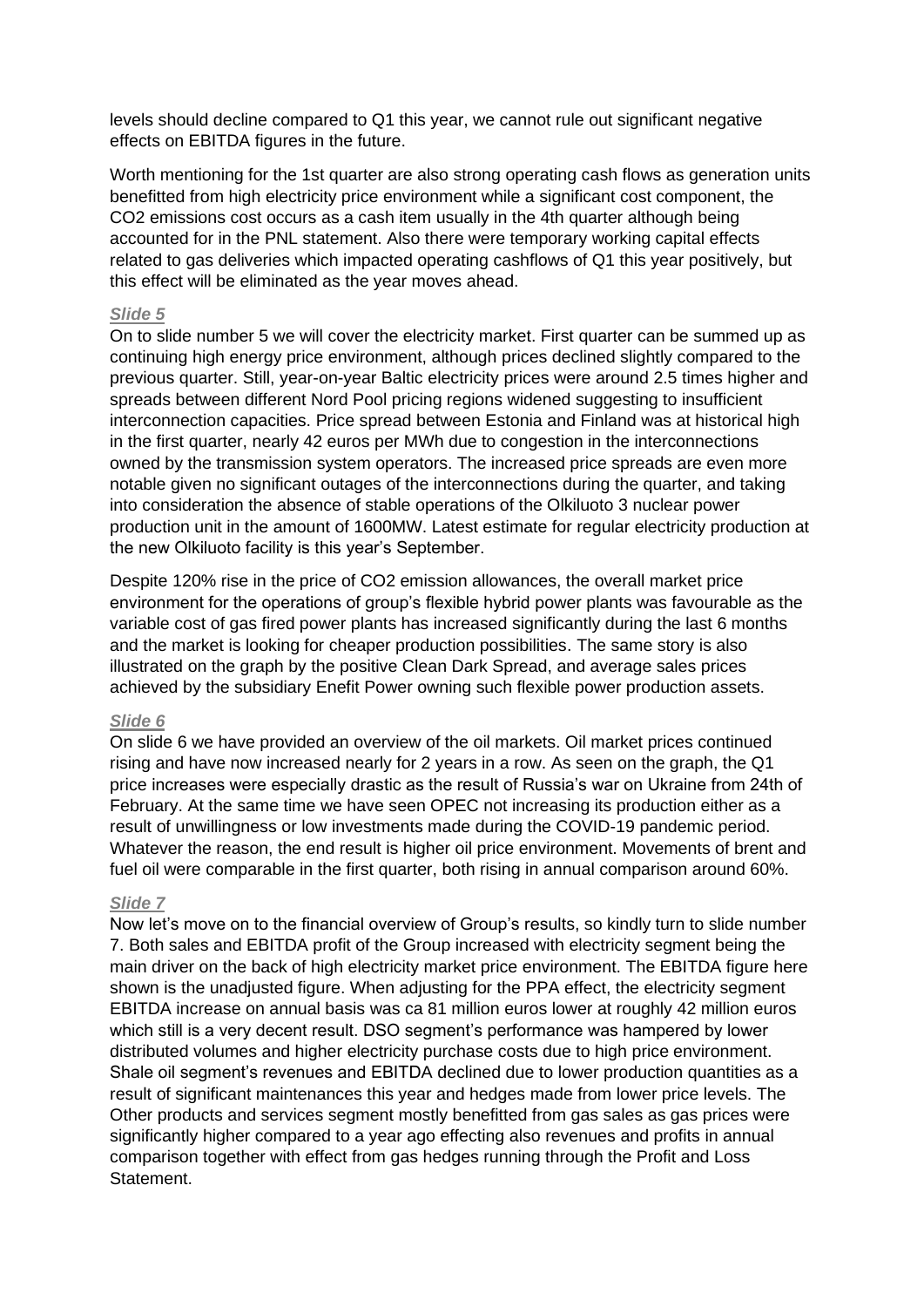## *Slide 9*

To cover the electricity segment, please turn to slide number 9. Sales revenues of the electricity segment rose by nearly 2.5 times from 148 to 364 million euros mainly due to high price environment. Also electricity sales quantities had its part by increasing nearly 13% annually driven by good retail sales activity in all of our home markets, especially in Poland, Lithuania and Latvia. As seen in previous quarters, average electricity sales price achieved by the Group increased but to a lower extent compared to NordPool market prices due to fixed price contracts on the retail portfolio. At the same time prices achieved by controllable power units are higher compared to market's average price due to production aimed at peak hours. However, since retail sales quantities are larger than electricity generation quantities, the average electricity sales price of the Group remains below market average. Electricity generation during the quarter increased by nearly a third to 1.7TWh due to demand for oil shale based production from Group's hybrid power plants. Although wind conditions were favourable during the quarter, renewable electricity generation which also includes electricity production from waste wood at hybrid power plants was basically at the same level as year ago due to high biomass and waste wood market price environment which decreased the usage of such fuels in our hybrid power plants.

#### *Slide 10*

Moving to the next slide, electricity EBITDA development is shown. On this slide we have once again used the adjusted EBITDA figure to show the impact from the before mentioned revaluation of PPA contracts which is inside the Other column. The only red column on the graph relates to fixed costs as the internal cost division for mining is based on oil shale usage which was higher for electricity production this year. This larger share of allocated costs is then again offset by larger revenues of the electricity segment. Although margin impact was +21 million euros positive, inside the column there are significant movements in both directions detailed in the first bullet on the graph. Large positive impact comes from high electricity prices, while the group also has to purchase electricity for its retail portfolio at market terms for market-based contracts and this shows up in the significantly higher variable cost together with the CO2 costs for the flexible hybrid power units. All in all, the electricity segment's result was very strong.

# *Slide 12*

Carrying on to slide number 12, let's go over the distribution segment which saw 6% smaller volumes in the first quarter of this year compared to year ago. Lower volumes can be traced back to warmer weather compared to last year's beginning of the year. The high electricity price environment also motivated some customers to consume less electricity, as the average sales price increased mainly due to a larger share of fixed price component in the total revenues which is a result of lower consumption volume at client premises. Also, from March 2022 new tariff packages were introduced as a result of which average tariff increased by 3%. In June this year a further 10% average tariff increase will take place, as already approved by the Competition Authority, due to 17% rise in the tariff of the transmission system operator.

## *Slide 13*

So turning to next slide, the overview of distribution EBITDA has been provided where the largest negative impact in annual comparison came from costs related to network losses. Lower volumes effected EBITDA negatively by 2 million euros, while rise in fixed costs is traceable to maintenance costs due to more severe weather and as a consequence larger scale maintenance works. For the higher cost component of network losses, this will be included in the next tariff applications in the future. In Estonia there are no set regulatory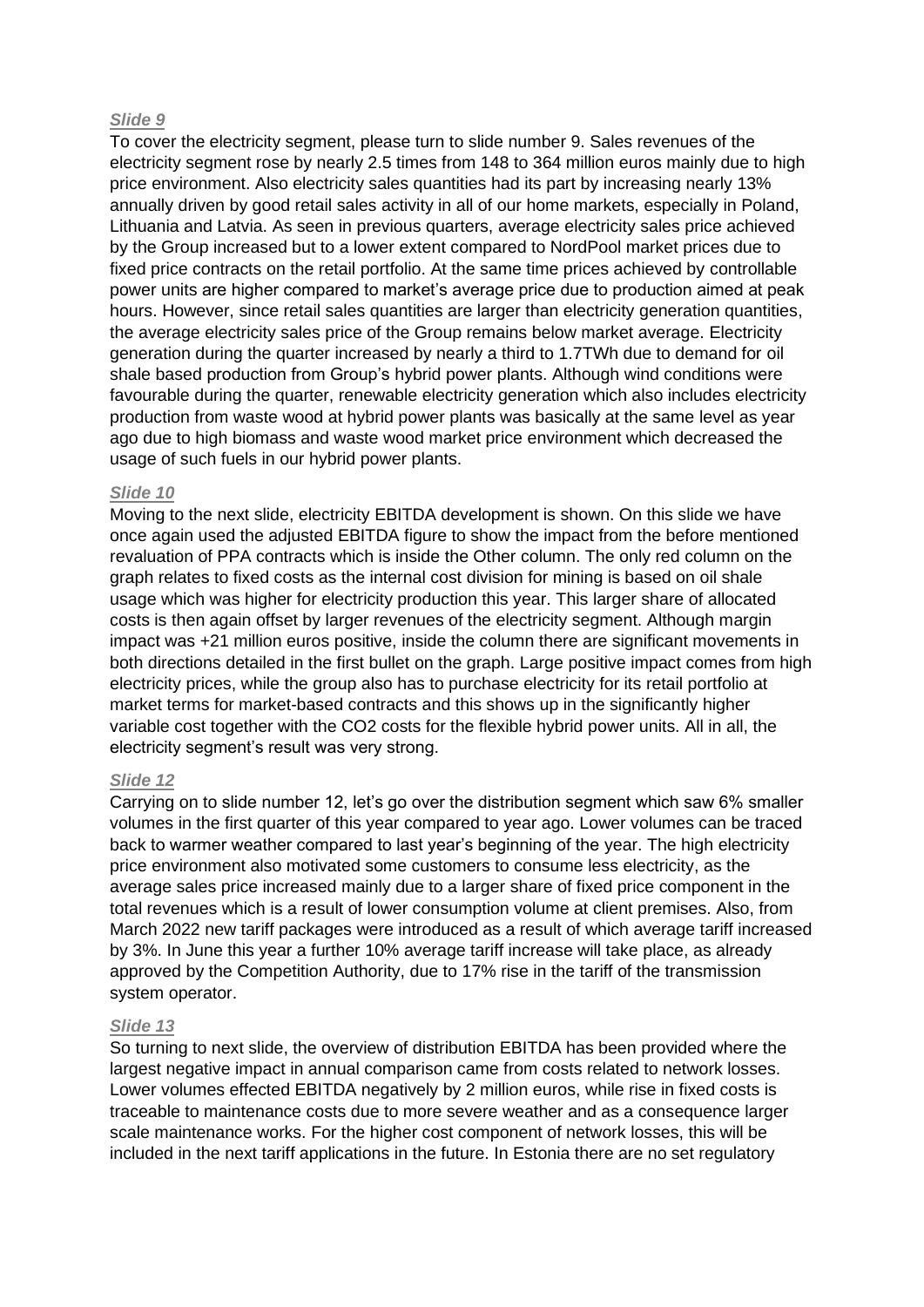periods, therefore the DSO can submit an application to the Competition Authority for a new tariff basically at any time.

#### *Slide 15*

Next, let's move on to shale oil Operations on slide 15. Although production, and as a result sales quantities and revenue for this year first quarter fell due to different maintenance schedule compared to last year, we are still witnessing good demand for our liquid fuel products. This is portrayed by the premium received when comparing the average shale oil sales price to market price of heavy fuel oil.

#### *Slide 16*

Moving onto next slide, the columns that pop out are "margin impact", "gain on derivatives" and "other". All those columns relate to market price development and hedges, but from different angles. Margin impact shows the impact of higher market prices, which due to hedging activities should be looked together with the "Gain on derivatives" column. This year's hedges were made in 2020-2021 from lower price levels with average price around 300 euros per tonne for fuel oil and 340 euros per tonne for gasoline fraction of the production. Compare those prices to current market prices of 500 euros per tonne and the result is the column "Gain on derivatives" on annual comparison basis. The "other column" includes the change in the value of unrealised gain of derivative instrument in annual comparison to last year's first quarter when there were negative impacts in the amount of 9 million euros to the market value of hedges that are no longer affecting PNL Statement due to implementation of Hedge Accounting framework from the beginning of this year.

#### *Slide 17*

On slide 17 we will cover Other products and services. The main impact here came from gas sales that were largely affected by market-price based contracts that were covered through inventories purchased last year before the heating season which is a natural course of gas business. This year the effect of purchased lower price gas came in with leverage as gas prices started rising significantly from last year September, October. Also, the gas EBITDA benefitted from derivative instrument effects, but in broad terms the gas segment showed strong organic performance during this year's first quarter. Heat EBITDA declined mostly due to smaller sales volumes as warmer weather than last year declined demand for district heating services while increased CO2 market prices further pressured heat's earnings.

#### *Slide 18*

On next slide we have provided a comparison of 2021 Q1 EBITDA and Operating cash flows. Operating cash flows were nearly 59 million stronger due to working Capital and CO2 impacts, which were offset by the derivative effects mainly related to the before mentioned non-monetary revaluation of PPA contracts as here on this graph the bridge is shown between operating cash flows and EBITDA, not adjusted EBITDA. CO2 positive impact came mainly from CO2 related provisions posted in the Income Statement while the actual purchase for cash happens usually at the end of the year, thus a positive effect for quarterly cash flow. Changes in working Capital are mostly related to gas deliveries which have payment dates after quarter end, thus affecting the cash flows positively for the first period at hand.

#### *Slide 19*

Moving onwards to the next slide we have compared first quarter operating cash flows from 2022 to 2021. The main factors are the same as on the last slide, in addition the stronger EBITDA which should be looked together with the column of Derivative instruments as this column includes the much mentioned non-monetary revaluation of PPA contracts. When adjusting both columns, the net effect from stronger EBITDA was around 45 million euros.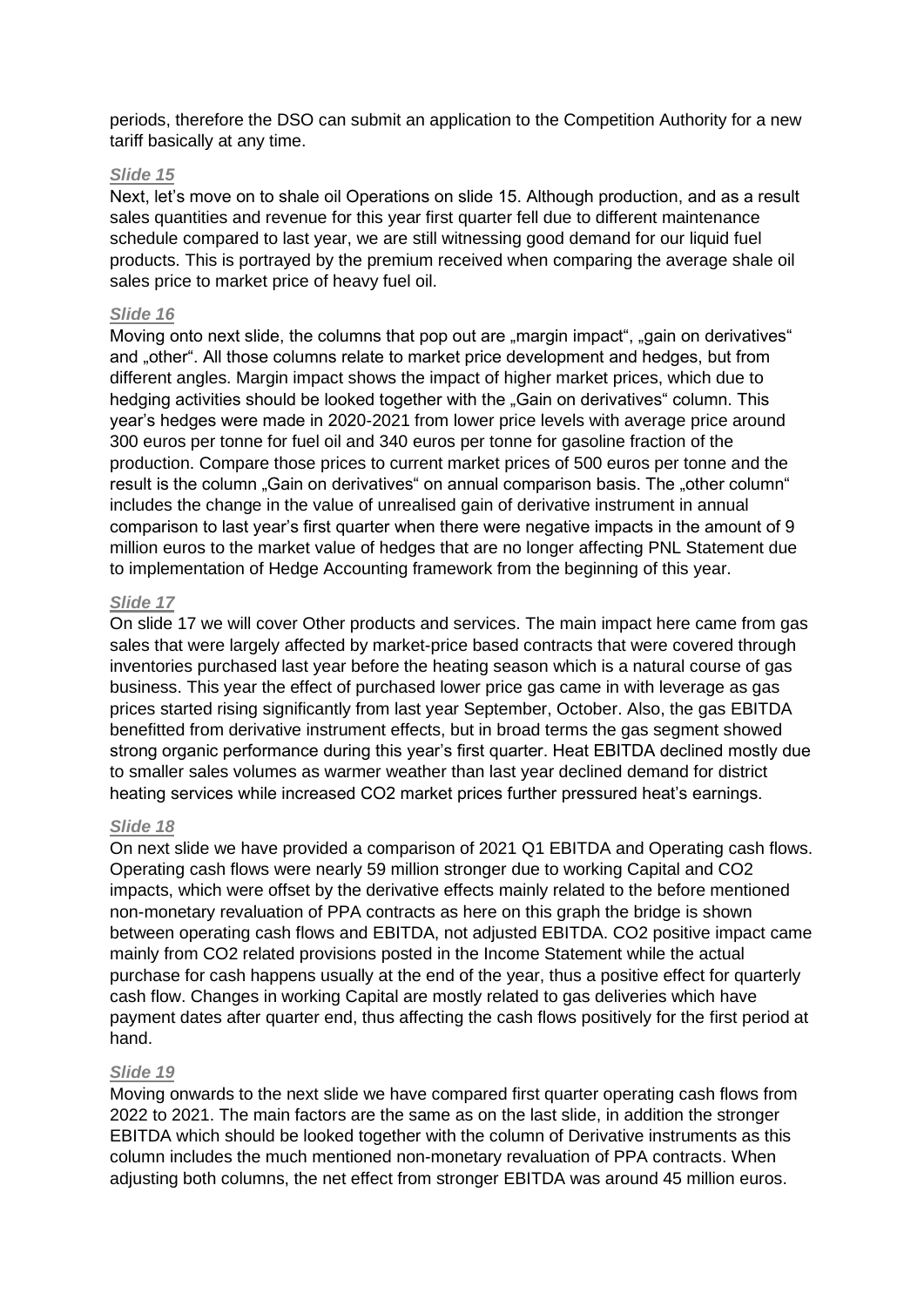# *Slide 20*

To cover the capex overview, let's turn to slide 20. Investments during the quarter increased from 32 to 59 million euros mainly due to increased investments to the different development projects led by new renewable asset developments in Lithuania, Finland, Estonia, and also the Enefit-280 chemical plant. One of the main receivers of investments is still the distribution network to which 21 million euros was invested. From this amount 14.3 million euros went to improving connections that will enable to add more solar production units to the network. By the end of the quarter 405MW of solar capacities were connected to the distribution network, compared to Estonian national peak demand of around 800 to 1000MW currently in the month of May. During the 1<sup>st</sup> quarter final investment decisions were made regarding a 21MW wind park in Estonia, and a 6MW solar park in Poland – both of those Projects are expected to be commissioned during next year.

# *Slide 21*

Turning to slide number 21 an overview of the Group's liquidity position is provided. At the end of first quarter 2022, Group's cash position amounted to nearly 306 million euros, and have sufficient liquidity buffers considering the volatility of the energy markets and upcoming investment commitments.

# *Slide 22*

On slide 22, there is an overview of the group's leverage ratios and debt repayment profile. On the back of strong operating cash flows and EBITDA, and successful IPO of the minority listing of Enefit Green in October last year, the net debt to EBITDA ratio of the Group has declined to 1.3x. The net debt to EBITDA ratio using the adjusted EBITDA metric is 2.0x. The decrease in net debt to EBITDA metric, also on an adjusted EBITDA basis, has been to some extent unexpected but clearly shows the volatility of the operational environment and company's performance during first quarter. As was the case 2 months ago, for the upcoming quarters we expect the net-debt/EBITDA ratio to increase as the Group continues the execution of its investment pipeline.

The group's credit ratings remain unchanged compared to previous investor call, BBB- from Standard and Poor's and Baa3 from Moody's. Eesti Energia's financial policy is aimed at maintaining investment grade credit rating and a net-debt to EBITDA long-term target of 3.5 times.

## *Slide 23*

Turning to the 2022 Outlook on slide 23, the management of the Group expects growth in sales revenues, EBITDA and investments. Growth in Group's sales revenue is expected mostly from higher electricity market price and volumes. Expected EBITDA is now expected to increase, compared to decrease expectations 2 months ago due to strong first quarter performance. Investments are expected to grow from the levels of 2021, with increase expected from renewable energy developments and the construction of the chemical plant.

## *Slide 24*

To conclude today's presentation, please turn to the last slide, number 24. Group's performance in the first quarter of 2022 resulted in a record first quarter turnover of above 570 million euros, nearly half from last year's total revenue on the back of high electricity price environment despite increased volatility in the daily prices of electricity. Electricity segment was the clear driver of the results, with distribution and shale oil operations suffering both from the effects of lower sales quantities, but of course for different reasons. The first quarter results were significantly impacted by the non-monetary revaluation of PPA contracts, and therefore we have introduced the terms adjusted EBITDA and also adjusted net profit. Both showed significant improvements from year ago levels. At the end of April the